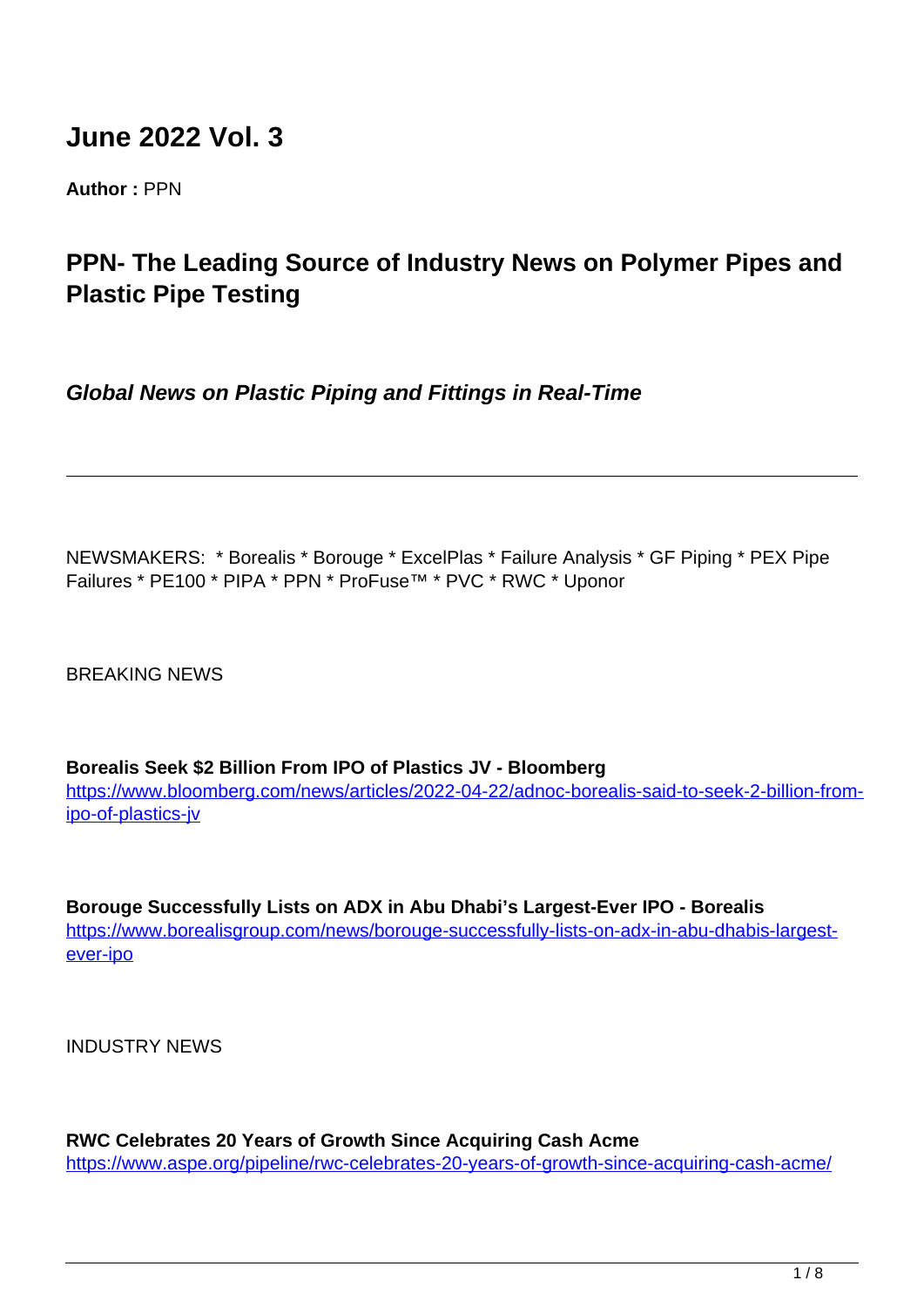**RWC Announces Senior Management Appointments for Asia Pacific Region** https://www.listcorp.com/asx/rwc/reliance-worldwide-corporation/news/rwc-announces-seniormanagement-appointments-2717705.html

**Uponor Research Project on Oxidation of PP Skin on ProFuse™ HDPE Pipe [PDF]** https://www.lboro.ac.uk/departments/iptme/research/projects/ageing.pdf

**Borealis Patents New Polyethylene for High Pressure Resistant Pipes** https://www.freepatentsonline.com/20220010046.pdf

**Notes on Hydrostatic Field Pressure Testing of PE Pipes**

https://pipa.com.au/wp-content/uploads/2021/10/TN005-Notes-on-Hydrostatic-Field-Pressure-Testing-of-PE-Pipes-September-2021.pdf

**Significant Funding Delivered for Plastic Pipes Made with Recycled Resins** https://www.sustainability.vic.gov.au/grants-funding-and-investment/funded-grants/fundedprogram-recycling-victoria-recycling-modernisation-fund

PIPE FAILURE AND PREVENTION

**Determination of Remaining Lifetime of HDPE Pressure Pipe After 47 Years of Operation Using OIT [PDF]** https://cloud.excelplas.com/s/J3pdoRwhkn0TE3z#pdfviewer

**Study Of Ductility and Fragility of Cracked HDPE Pipe [PDF]** https://cloud.excelplas.com/s/iQOe0strcf0PUgz#pdfviewer

**Review on Lifetime Predictions of Polyethylene Pipes: Limitations and Trends [PDF]**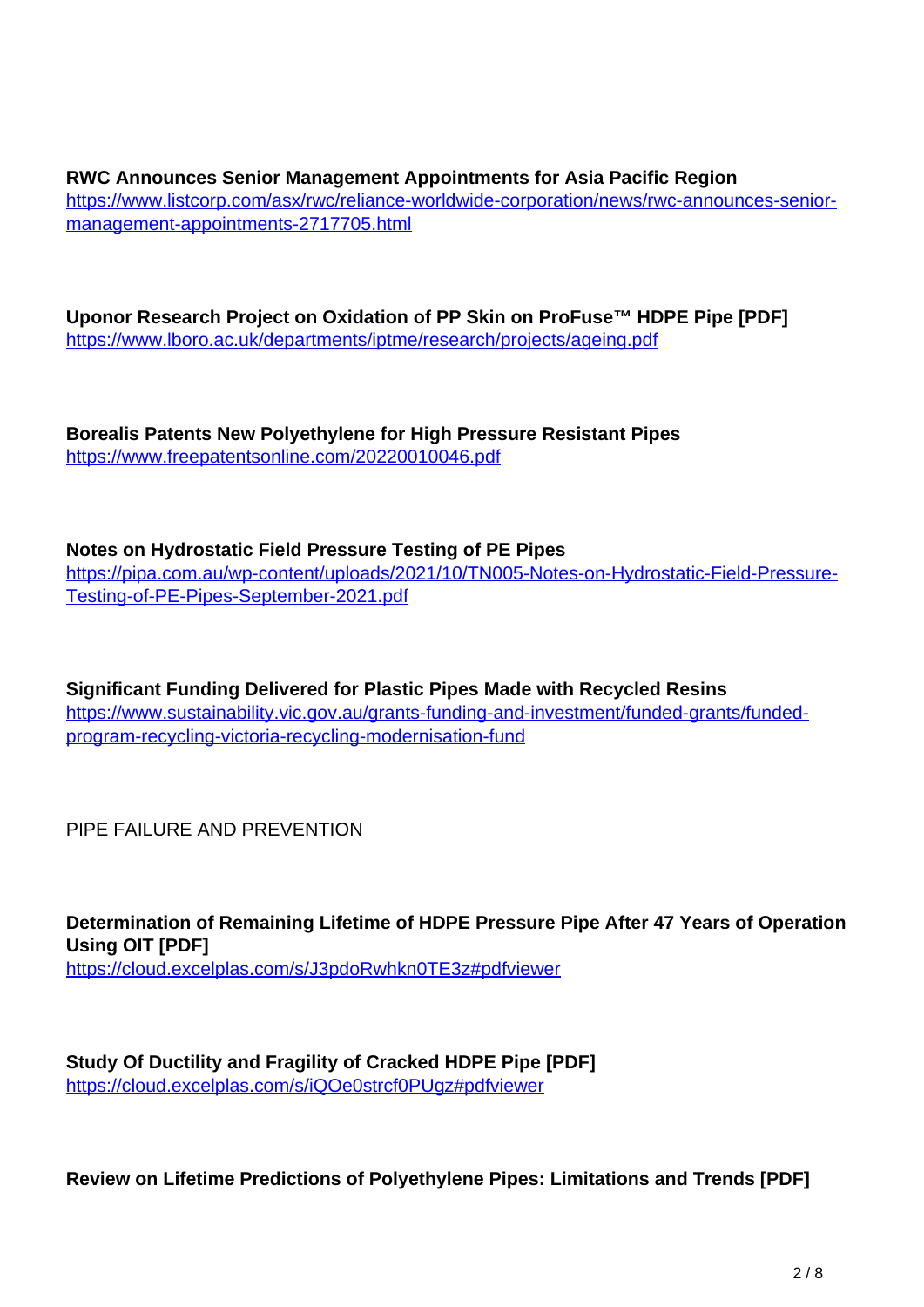https://cloud.excelplas.com/s/5U7EKgKUI487Fk7#pdfviewer

**Use of OIT to Assess the Effectiveness of Stabilizers in PP-R Pipes [PDF]** https://cloud.excelplas.com/s/EozcaXBMWGMO3Y0#pdfviewer

#### **PEX-a Pipes Shown to Prematurely Degrade due to Hot-Water Breakdown of Stabilizing Additives [PDF]**

Quantifying stabilizing additive hydrolysis and kinetics through principal component analysis of infrared spectra of cross-linked polyethylene pipe https://cloud.excelplas.com/s/49DbfF5FpYKP7e4#pdfviewer

#### **Extrusion Defects on the Inside Wall (Bore) of PEX Pipes Shown to Initiate Brittle Failure [PDF]** https://cloud.excelplas.com/s/Fp3o4zW6JPKS217#pdfviewer

PLASTIC PIPE FAILURE ANALYSIS

#### **Failure Analysis of Plastic Pipes**

If you are looking for an expert for your case involving plastic pipe failure analysis, then you can't beat the team at ExcelPlas Consulting. Our team is setting a new standard for excellence in failure analysis of plastic articles but especially plastic pipe. For plastic pipe, this includes HDPE, PVC & CPVC pipe as well as other plastic piping systems like Hobas GRP pipe, PP-R Pipe, and spoolable composite pipe. When a plastic pipe fails to perform as intended, our team can determine the root cause (chemical failure, oxidative failure, creep failure, overstress failure, fatigue failure, design failure, etc). We are experts in HDPE water pipe failures, CPVC sprinkler pipe failure, PVC pipe failure analysis and PP-R Oxidation/Degradation investigations. https://www.excelplas.com/wp-content/uploads/2020/01/Excelplas-A4-Brochure-4pp-Plastic-Pipe-Testing-NTs.pdf

#### **ExcelPlas Investigating Poly Pipe Failures**

Through failure analysis & forensic chemistry, we help clients improve product performance, increase profits, & resolve product liability claims with plastic pipes and fittings. We are dedicated to unmatched excellence in failure analysis, investigative chemistry, material testing, and expert witnessing for plastics, polymers and composites.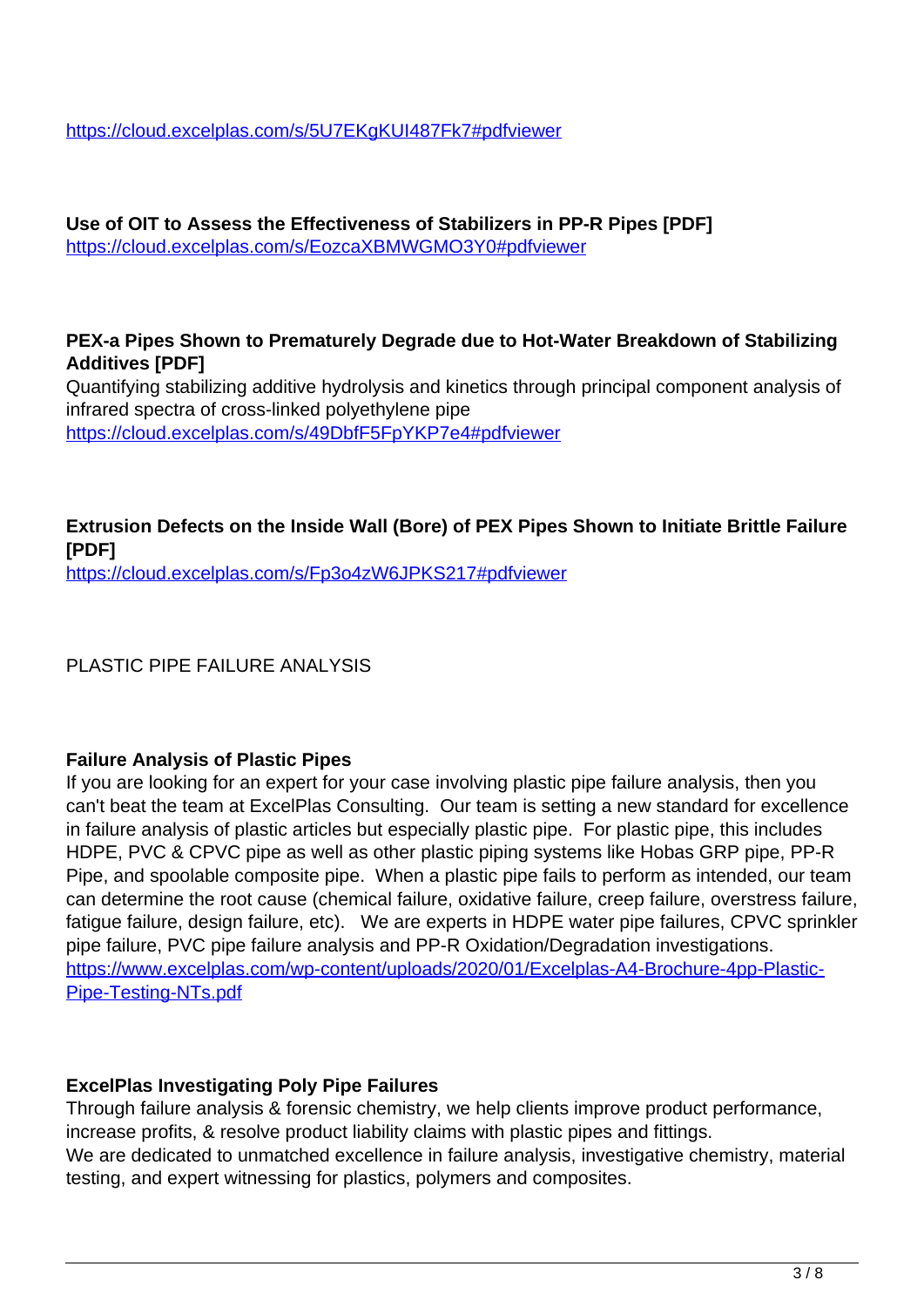With over 25 years of investigative experience, the staff at ExcelPlas are uniquely positioned to help clients resolve the most challenging performance and processing issues related to materials and plastic pipes and fittings.

https://www.excelplas.com/contact-us/

#### **Cautionary Warning: Some PEX Piping is Prone to Development of Cracks Due to Early Oxidation**

ExcelPlas Labs have developed a three-step testing program to detect early failure of **PEX** pipe and their expected service lifetime.

The 3 Step Testing is based on:

- Oxidative Induction Time (OIT) testing to determine the residual level of oxidative stability (i.e. thermal stability)
- Quantitative Additive Analysis (QAA) to determine the type and level of protective antioxidants and stabilizer present.
- Scanning Microscopy on inner surface after bend back to image developing microcracks

Samples of **PEX** pipe just 10 cm long are needed for the analysis. 7 Day turnaround on test reports.

https://www.excelplas.com/wp-content/uploads/2020/01/Excelplas-A4-Brochure-4pp-Plastic-Pipe-Testing-NTs.pdf

MORE POLY PIPE NEWS

**PPN the Digital News Platform for Communicating to the Global Plastic Pipe Industry** Send Us Your News!!! PPN Publishes weekly. https://www.youtube.com/watch?v=eUKxWbOZY10

#### **ExcelPlas Labs Pipe Failure Investigations**

ExcelPlas Labs have created a new benchmark in failure analysis of HDPE, PP-R, PB and PEX pipes in addition to PVC & CPVC pipes as well as composite GRP and GRE pipes. When a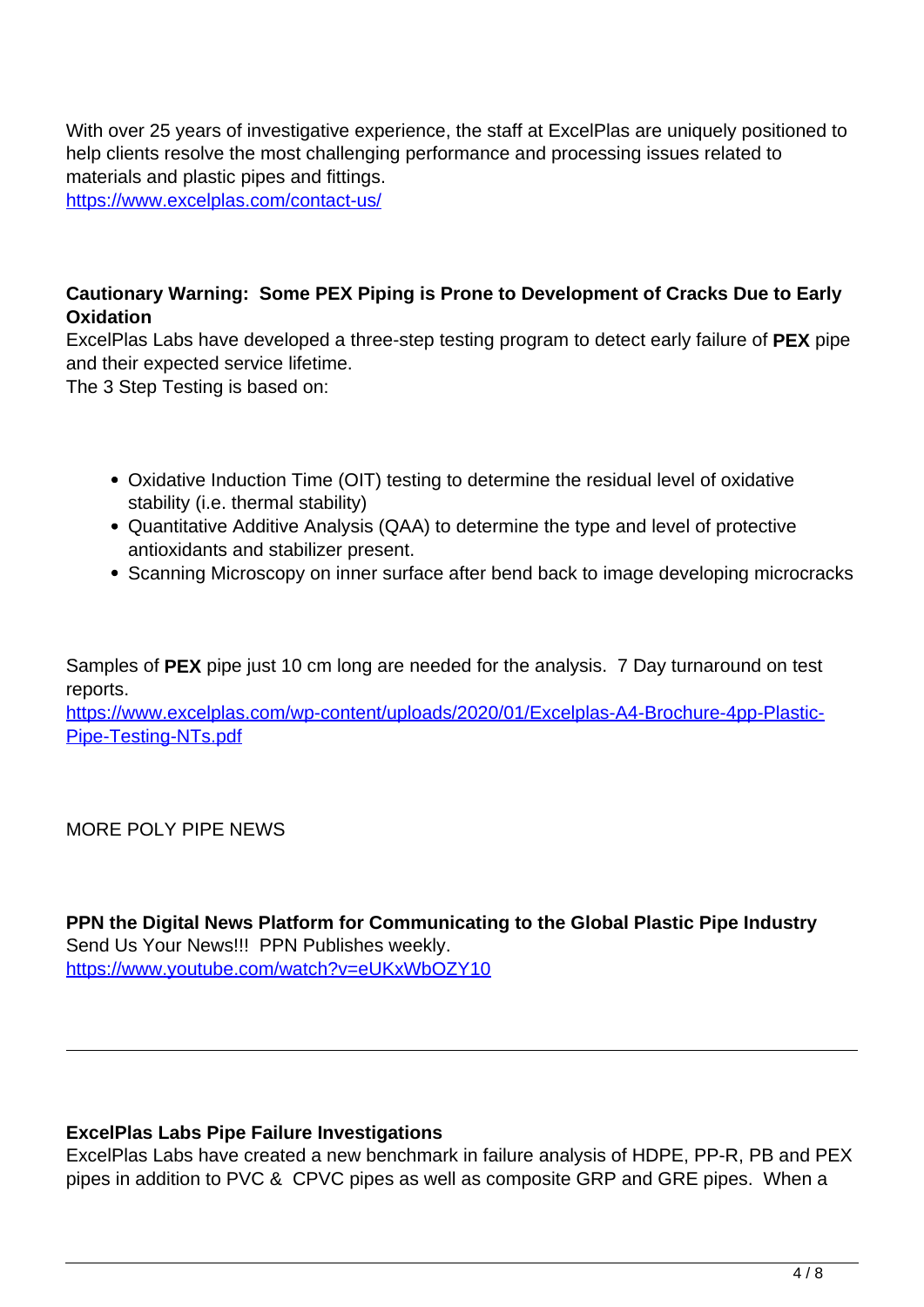plastic pipeline fails to perform as intended, our team can determine the root cause of failure (e.g. oxidative failure, chemical failure, creep failure, over-stress failure, fatigue failure, design failure, etc). ExcelPlas are experienced with all plastic piping failure modes and mechanisms including Slow Crack Growth (SCG) Rapid Crack Propagation (RCP), Environmental Stress Crack Resistance (ESCR), Oxidative Stress Cracking (OSC), cyclic fatigue, manufacturing defects, and polymer material problems.

http://www.excelplas.com/

#### **ExcelPlas Strain Hardening Test (SHT) for HDPE Pipes**

The SHT in accordance with ISO 18488 is a relatively new, but excellent way to obtain a rapid indication of the Stress Crack Growth (SCG) resistance of your piping material. This tensile test performed at 80°C has become in just a few years the new standard for Batch Release Testing (BRT). And not without reason. The test requires only a very small amount of material, the results are very reliable with a very low inter-laboratory scatter and the results are available within a few days, regardless of the PE grade. The SHT is usually performed on resin material but it can also be performed on samples taken directly from pipes or sheets. As accredited lab, EXCELPLAS is happy to discuss the possibilities with you, whether it is for BRT, benchmarking, quality control of your (high performing) PE grade or for polymer compliance/ validation. http://www.excelplas.com/

#### **Australia's Plastic Pipe Testing Laboratory**

ExcelPlas Laboratories provides a comprehensive plastic pipe joint testing service and is equipped with a state-of-the-art laboratory to test a range of polymer materials including polyethylene and polypropylene. ExcelPlas can carry out testing on plastic tube and pipe ranging in wall thickness from 3mm to 1200mm. ExcelPlas Laboratories provide a comprehensive service to Industrial & commercial companies, environmental consultants, Government bodies, and local Authority customers throughout Australia and Asia. All testing is carried and out in accordance with ASTM, ISO & WIS methods and is fully accredited to ISO 17025 by NATA.

- Butt Fusion Weld Testing
- Weld Testing
- Testing of Electro-fusion Welds
- Tear on saddle joints
- Crush De-cohesion of Electro-fusion welds
- Polymer & Plastics Identification
- Chemical & Thermal Testing
- Site Audits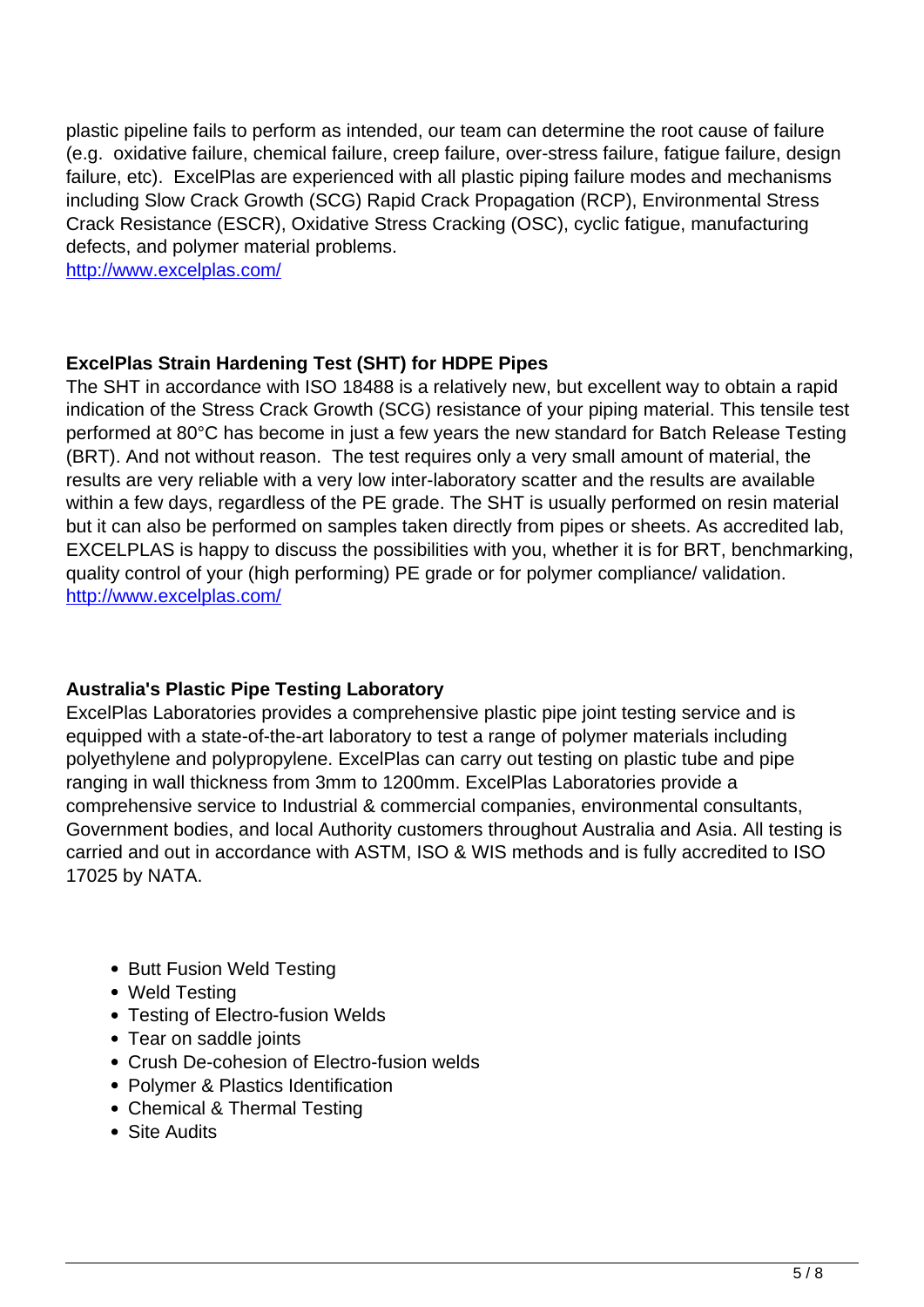#### **ExcelPlas - the Australian Pipes & Fittings Testing Laboratory**

- Accredited to ISO 17025 by the National Association of Testing Authorities (NATA) Australia, and is Australia's largest laboratory dedicated for the testing of plastic pipes and fittings to various Standards which include Australian, European and International Standards.
- The staff employed at the laboratory have a combined experience of more than 85 years within the plastics industry specifically with manufacturing, quality control and the research and development of plastic piping systems including HDPE, PEX, PP-R, PVC, U-PVC, M-PVC, O-PVC, ABS, GRP, GRE and PB.
- Services provided include conformance testing, compliance testing, batch release testing, root cause analysis for field failures and non-destructive testing of samples.
- http://www.excelplas.com/

#### **ExcelPlas Lab Specialising in HDPE Pipe Condition Monitoring, Failure Analysis and Testing**

In the event of a HDPE buttweld or electrofusion weld failing during initial testing, or in service, we can conduct investigations to assist in identifying the root cause of the failure. This service also extends to the premature failure of the pipe or fitting itself. http://www.excelplas.com/plastic-pipes

#### **ExcelPlas Pipe Testing is a Leader in the Field of Polyethylene (PE) and High-Density Polyethylene (HDPE) Testing**

ExcelPlas is accredited with the National Association of Testing Authorities (NATA) for butt weld tests, bend and tensile tests, peel decohesion tests on electro fusion sockets and failure mode determination

http://www.polypipetesting.com.au/butt-fusion-welds/

### **New UHMWPE Pipe for Tailing Offers Greater Than 4X the Abrasion Resistance of PE100 (Australia wide)**

http://slurrypipes.com.au/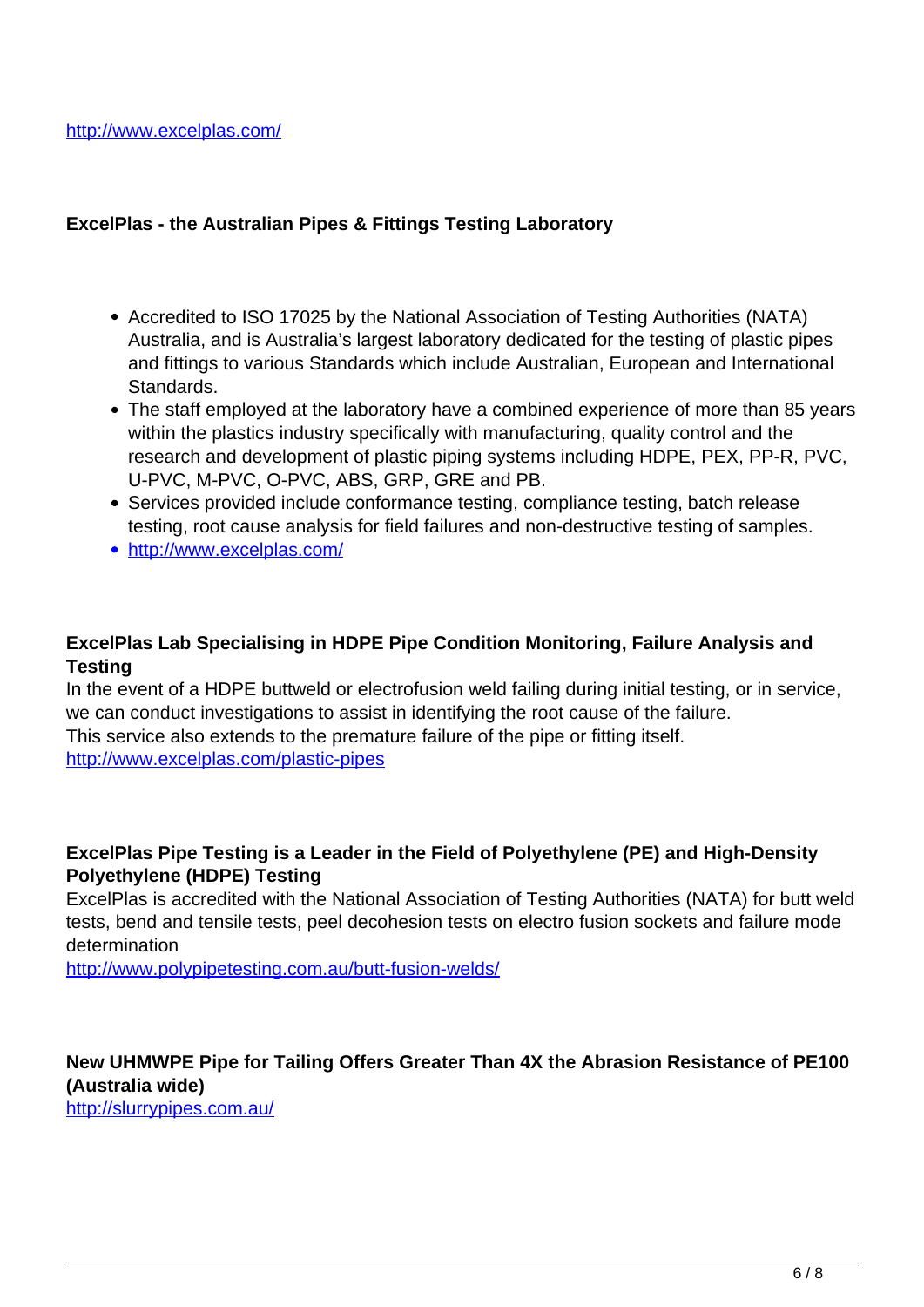#### **ExcelPlas Poly Pipe Weld Inspection Lists Top 7 Causes of Weld Failure:**

- Lack of scraping
- Inaccurate scraping
- Contamination from dirt, water, oil or clays
- Lack of Paralell-ness of fusion faces
- Misalignment of surfaces
- Time, temperature and pressure deviations
- Not adhering to cool times

We have extensive experience in inspection of poly pipe welds for assuring welded joint quality. Direct Poly Pipe Inspection ensures that operators are following the proven welding procedure; this reduces the occurrences of operational errors which lead to defects such as inclusions, lack of fusion (LoF), porosity and misalignment. More information, contact john@excelplas.com

#### **Get Your HDPE Pipe Products or Services Noticed – Advertise in Poly Pipe News (PPN) Australia**

https://www.polypipenews.com.au/advertise/

#### **This Newsletter is brought to you by Excelplas Labs, Australia's Largest group of Poly Pipe Testing Labs.**

Pipe Poly News (PPN) is now Australia's most current and comprehensive source of news on Polyethylene pipes and Poly Pipe Welding;

Poly Pipe News is now sent to over 4500 Poly Pipe Industry Members every week.

Any news requests should be sent to john@excelplas.com To subscribe, visit https://www.polypipenews.com.au/subscribe/